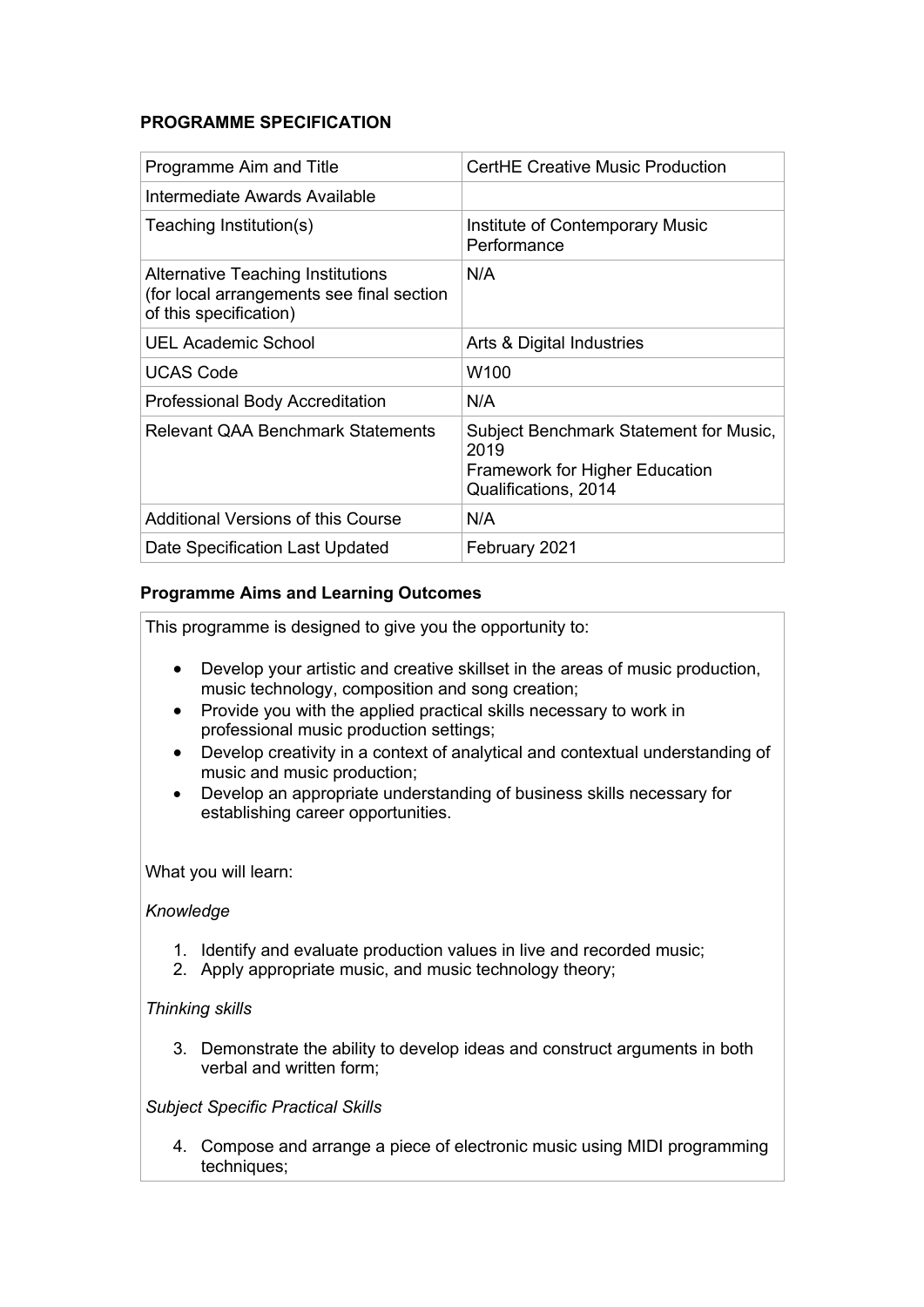- 5. Edit, process and manage audio as well as understand essential workflows using industry standard DAW's;
- 6. Manipulate sounds using synthesis techniques;
- 7. Set up and mix a live and studio performance.

*Skills for life and work (general skills)* 

- 8. Demonstrate the ability to work independently
- 9. Demonstrate the ability to work in combination with others, and to show skills in teamwork, negotiation, organisation and decision-making.

### **Learning and Teaching**

Knowledge is developed through:

- Lectures
- Seminars
- Workshops
- Demonstrations

Thinking skills are developed through:

- Project work
- Seminars
- Workshops

Practical skills are developed through:

- Workshops
- **Tutorials**
- Demonstrations

Skills for life and work (general skills) are developed through:

- Project work
- Lecturers
- Seminars

#### **Assessment**

Knowledge is assessed by

- Creative Technical Exercises
- Presentations (Individual and/or group)
- Essays
- Recordings
- Compositions
- Commentaries
- Marketing Plan
- Creative Project
- Multitrack Recordings
- Business Plan and Funding Strategy

Thinking skills are assessed by

- Creative Technical Exercises
- Presentations (Individual and/or group)
- Essays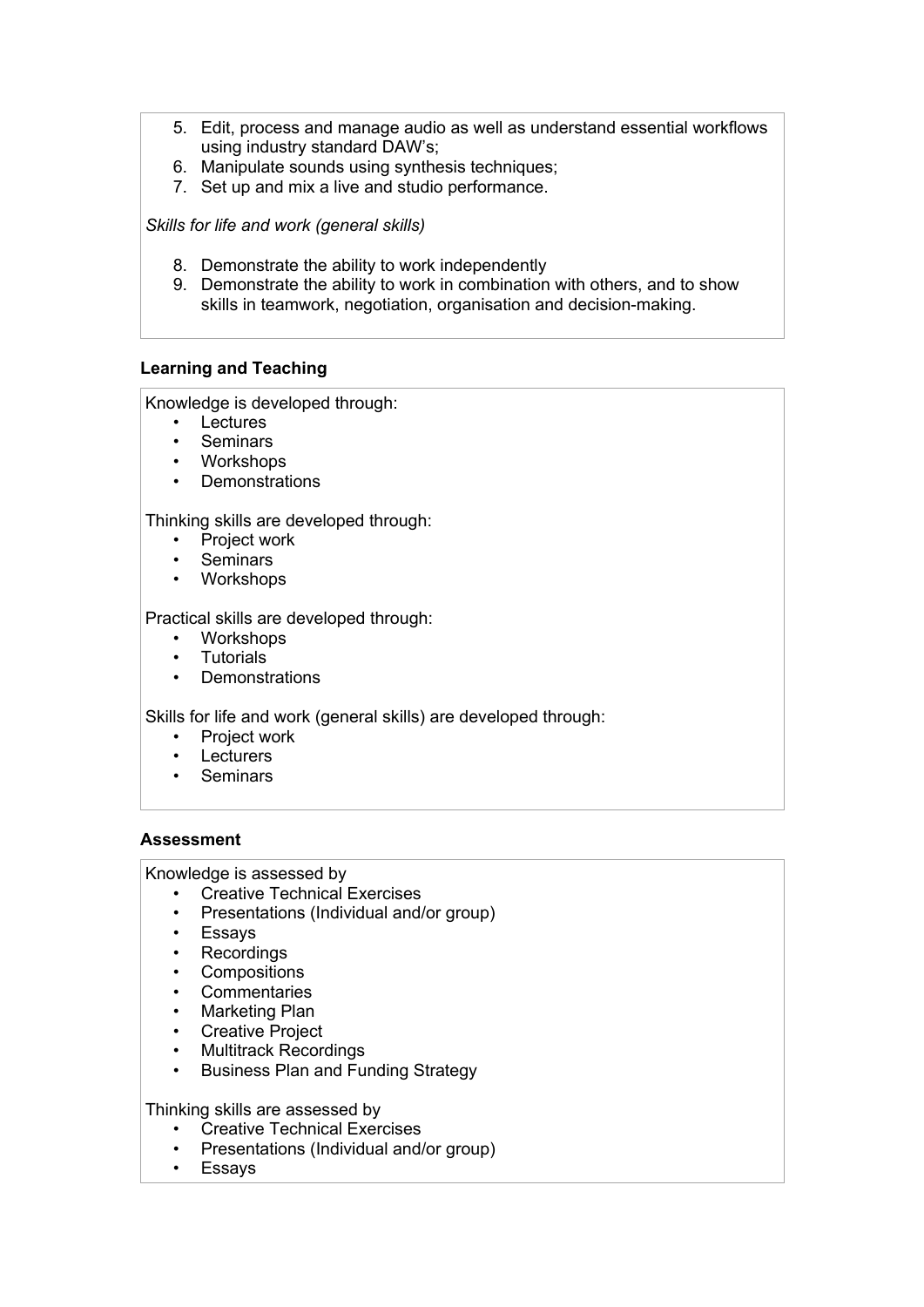- **Recordings** 
	- **Compositions**
	- **Commentaries**
	- Marketing Plan
	- **Creative Project**
	- Multitrack Recordings
	- Business Plan and Funding Strategy

Practical skills are assessed by

- Creative Technical Exercises
- Presentations (Individual and/or group)
- Essays
- Recordings
- **Compositions**
- Commentaries
- Marketing Plan
- Creative Project
- Multitrack Recordings
- Business Plan and Funding Strategy

Skills for life and work (general skills) are assessed by

- **Creative Technical Exercises**
- Presentations (Individual and/or group)
- Essays
- **Recordings**
- **Compositions**
- **Commentaries**
- Marketing Plan
- **Creative Project**
- Multitrack Recordings
- Business Plan and Funding Strategy

Students with disabilities and/or particular learning needs should discuss assessments with the Course Leader to ensure they are able to fully engage with all assessment within the course.

#### Work or Study Placements

As a student at the ICMP you will be regularly offered professional practice opportunities through our Careers & Industry Hub. This typically includes auditioning for tours, gigs or other musical projects.

#### Course Structure

All courses are credit-rated to help you to understand the amount and level of study that is needed.

One credit is equal to 10 hours of directed study time (this includes everything you do e.g. lecture, seminar and private study).

Credits are assigned to one of 5 levels: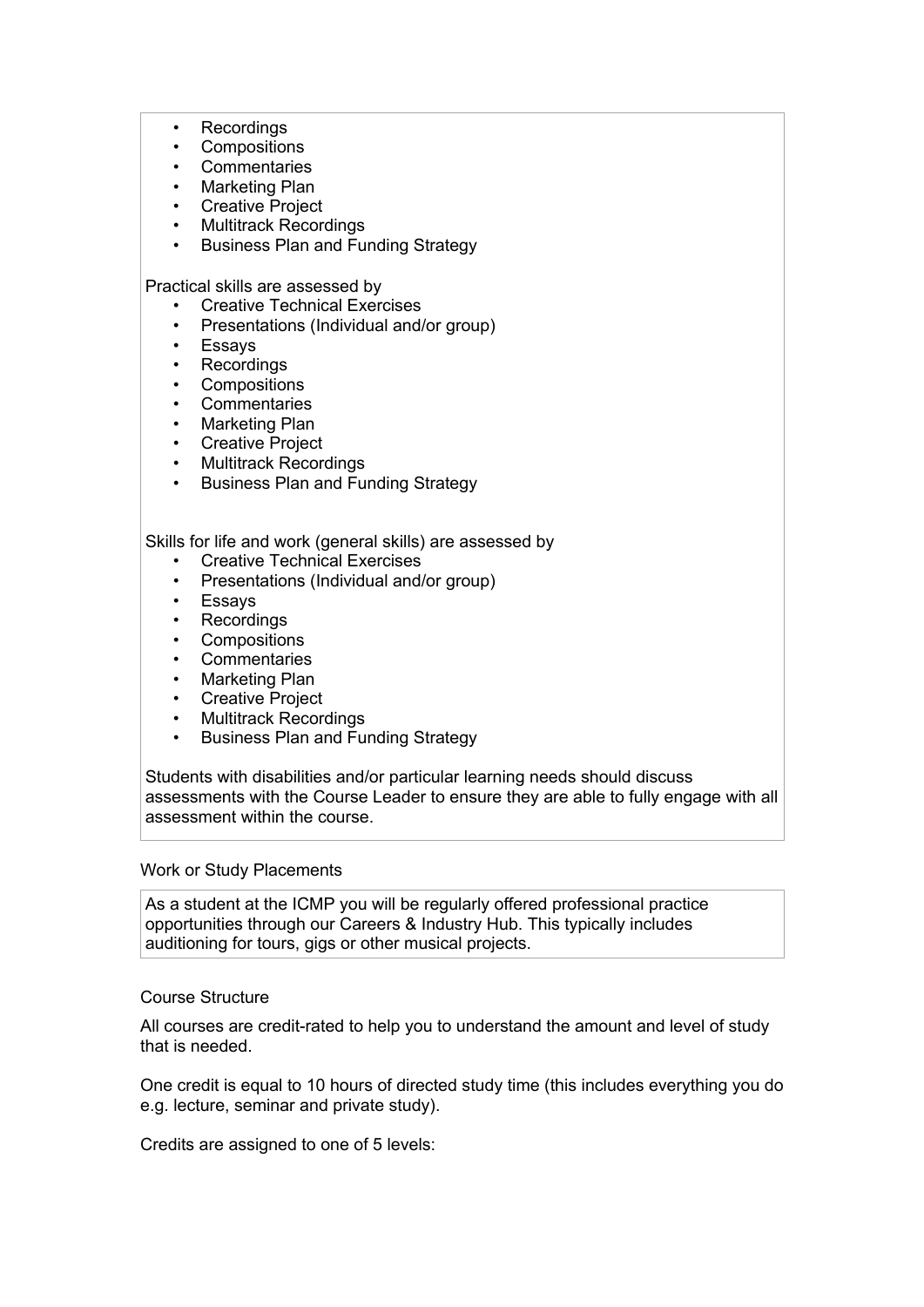- 3 Equivalent in standard to GCE 'A' level and is intended to prepare students for year one of an undergraduate degree course.
- 4 Equivalent in standard to the first year of a full-time undergraduate degree course.
- 5 Equivalent in standard to the second year of a full-time undergraduate degree course.
- 6 Equivalent in standard to the third year of a full-time undergraduate degree course.
- 7 Equivalent in standard to a Masters degree.

Courses are made up of modules that are each credit weighted.

| Level          | <b>Module</b><br>Code | <b>Module Title</b>                                    | <b>Credit</b><br>Weighting | <b>Core/Option</b> | <b>Available by</b><br><b>Distance</b><br>Learning?<br>Y/N |
|----------------|-----------------------|--------------------------------------------------------|----------------------------|--------------------|------------------------------------------------------------|
| $\overline{4}$ | PA4069                | <b>Project Studio</b><br>Recording                     | 20                         | Core               | N                                                          |
| 4              | PA4057                | <b>Digital Music</b><br>Production                     | 20                         | Core               | N                                                          |
| $\overline{4}$ | PA4068                | <b>Production in Context</b>                           | 20                         | Core               | N                                                          |
| 4              | PA4062                | <b>Music Business for</b><br><b>Creative Producers</b> | 20                         | Core               | N                                                          |
| 4              | PA4052                | <b>Creative Mixing</b><br><b>Techniques</b>            | 20                         | Core               | N                                                          |
| 4              | PA4051                | <b>Creative Composition</b>                            | 20                         | Core               | N                                                          |

The module structure of this course:

*Please note: Optional modules might not run every year, the course team will decide on an annual basis which options will be running, based on student demand and academic factors, in order to create the best learning experience.*

Additional detail about the course module structure:

A core module for a course is a module which a student must have passed (i.e. been awarded credit) in order to achieve the relevant named award. An optional module for a course is a module selected from a range of modules available on the course.

The overall credit-rating of this course is 120 credits. If for some reason you are unable to achieve this credit you may be entitled to an intermediate award, the level of the award will depend on the amount of credit you have accumulated. You can read the University Student Policies and Regulations on the UEL website.